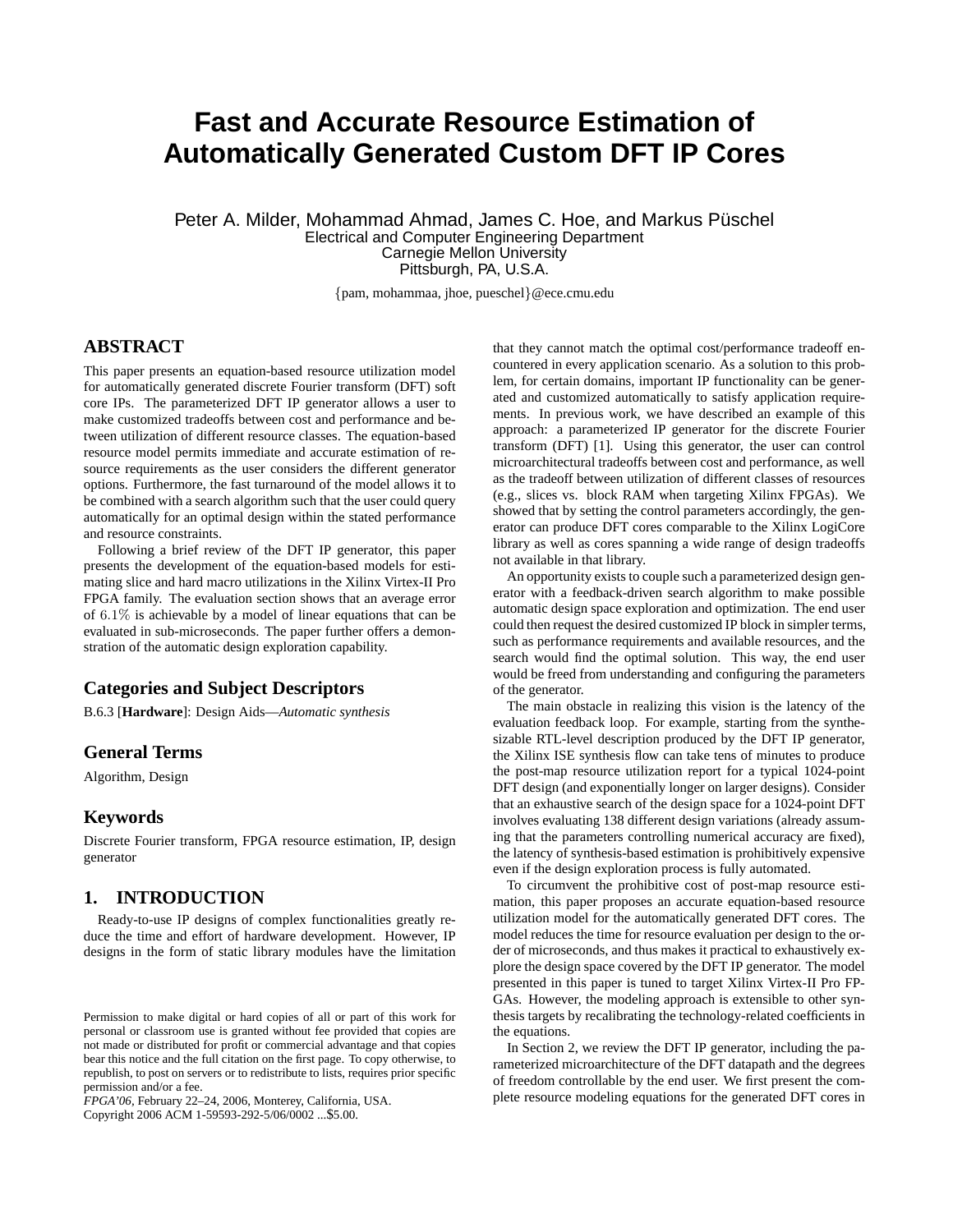

**Figure 1: The dataflow graph of the Pease DFT for size**  $n = 8$ **.** 

an overview in Section 3. Then, Section 4 expands on the details of the models that require clarification. We offer models for estimating the utilization of both generic logic resources (i.e., slices) and hard macros (i.e., block RAM and multipliers). Due to the different synthesis and mapping algorithms employed for slices and hard macros, they are handled differently. The slice utilization is modeled by empirically developed linear equations parameterized by coefficients, which are then found through least squares fitting; the utilization of block RAMs and multiplier macros is modeled by exact equations. Section 5 evaluates the proposed resource model in terms of accuracy (relative to post-map report produced by Xilinx ISE) and evaluation latency. The results show that the slice estimation has an average error of 6.1%. To illustrate the capability of this approach, we apply the resource model in an exhaustive search to find, for DFT sizes ranging from 16 point to 4096, the best feasible implementation for each FPGA in the Xilinx Virtex-II Pro family. Lastly, Section 6 surveys related prior work in high-level resource estimation, and Section 7 offers concluding remarks.

## **2. DFT IP CORE GENERATOR**

This section provides an overview of the DFT IP generator. First, we introduce the Pease DFT algorithm, which underlies all DFT cores synthesizable by the generator. Then we explain wthe DFT IP generator's user-controlled parameters, which affect functionality and resource usage of the generated DFT cores.

# **2.1 Pease DFT algorithm**

The DFT generator presented in [1] outputs DFT cores for complex input vectors based on the Pease FFT algorithm  $[2]$ <sup>1</sup>. An example dataflow of the Pease algorithm for a DFT of size 8 is given in Figure 1. The computation kernel in the dataflow is a 2-input/2 output submodule (identified as the krnl module) that comprises a "butterfly" and a multiplication by a complex-valued constant (the so-called twiddle factor). The butterfly computes the sum and the difference of the two complex-valued inputs. For a DFT of two-power size n,  $n \log_2(n)/2$  such kernels are performed. In a dataflow representation, the  $n \log_2(n)/2$  krnl modules can be arranged into an array of  $n/2$  rows and  $log_2(n)$  columns as shown in Figure 1 for  $n = 8$ . A notable feature of the Pease algorithm is that an identical *stride permutation* (defined later) shuffles the data after each of the  $log_2(n)$  computation stages; the stride permutation in Figure 1 is called  $L_A^8$ . After the final computation stage of the data flave in Figure 1 is a "bit gaugene" normalities. As with the dataflow in Figure 1 is a "bit-reverse" permutation. As with many DFT implementations, our generator omits this stage in the generated cores. Thus, the generated cores accept input vectors in



**Figure 2: A fully horizontally-folded Pease DFT, size** *n* **= 8**  $(p = n/2)$ .



**Figure 3: A fully horizontally and vertically-folded Pease DFT, size**  $n = 8 (p = 1)$ .

natural order and produce output vectors in bit-reversed order; an alternative option generates cores for DFTs with bit-reversed ordered input vectors and natural-ordered output vectors.

The regular structure of the Pease DFT dataflow allows our generated DFT core to instantiate only a single permutation and a single column of krnl modules to be reused iteratively  $log_2(n)$  times, as shown in Figure 2. This results in resource savings of approximately a factor of  $log_2(n)$  without a latency penalty. One should note that in this so-called horizontally folded implementation, the lower output of the butterfly in the krnl module must be multiplied by a different twiddle factor in each of the  $log_2(n)$  iterations. These factors are stored in tables of size  $n \log_2(n)/2$  or  $n/2$ , depending on a user-specified parameter.

The regular structure of the Pease DFT dataflow further allows reusing the krnl modules in the vertical dimension. Figure 3 shows a maximally folded DFT datapath with only a single krnl module that is iteratively reused  $n \log_2(n)/2$  times per DFT. Our DFT generator can produce the full range of vertically folded implementations where the number of  $krnl$  modules is a two-power  $p$  between 1 (minimum resource, minimum performance) and  $n/2$  (maximum resource, maximum performance). Ideally, both performance and resource usage scale linearly with  $p$ , the number of krnl modules used. Notice that in Figure 3—and in vertically folded implementations in general—the data vector is presented as a data stream sequenced in time. Therefore, to permute a vector, a folded implementation of the stride permutation must buffer the data stream to shuffle the data elements in time. Our generator folds the stride permutation using the method in [3].

#### **2.2 DFT generator parameters**

The DFT IP generator produces synthesizable RTL-level Verilog descriptions of DFT cores [4]. To support application-specific customizations, many details of the generated core are controllable by the end-user. The user-controlled parameters can be grouped into two categories: those that control the functionality of the DFT core and those that the control hardware implementation choices. The parameters are described below and summarized for convenience in Table 1.

<sup>&</sup>lt;sup>1</sup>FFT or fast Fourier transform refers generally to the class of  $O(n \log(n))$  algorithms for the DFT.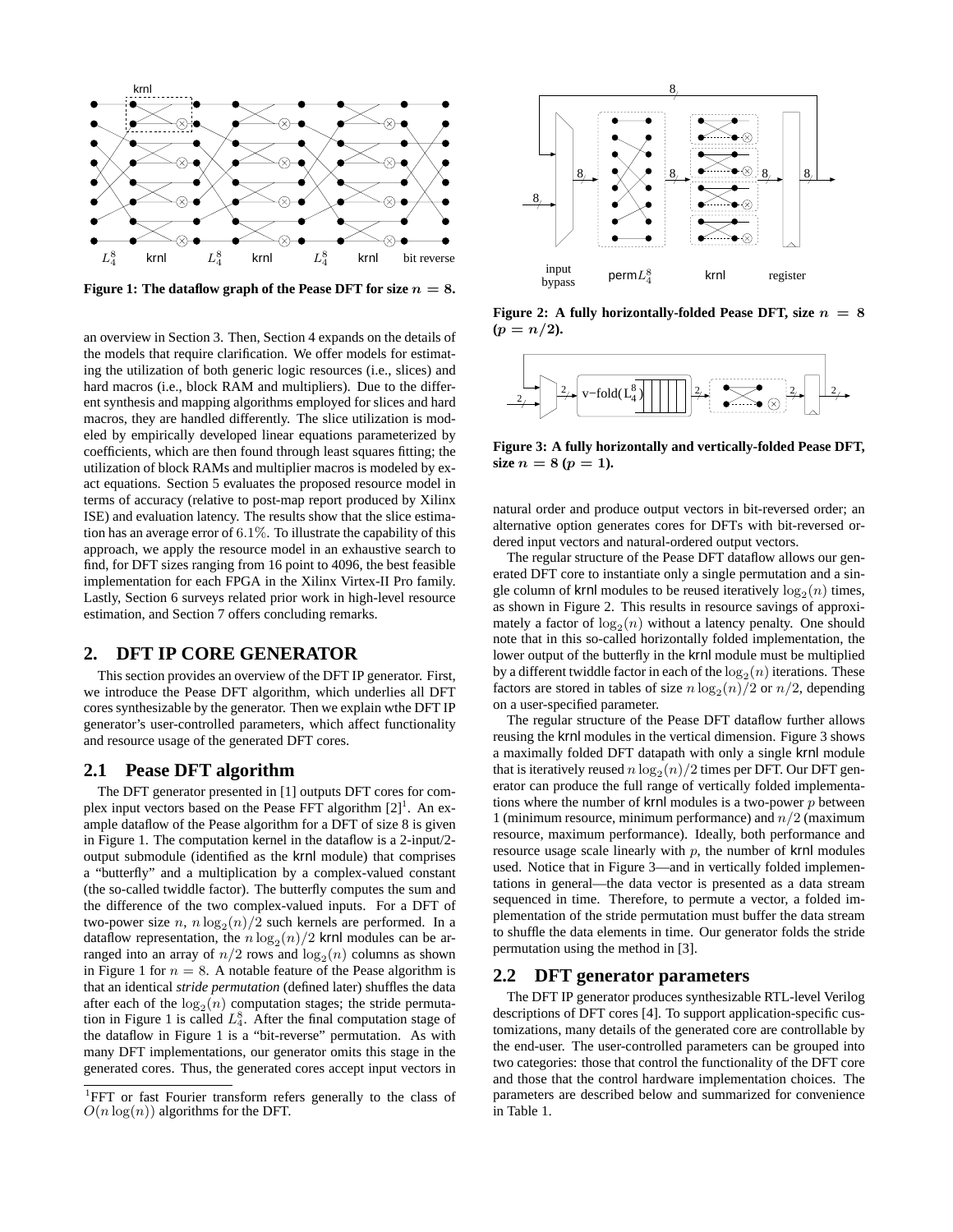The following parameters control the functionality of the generated IP cores:

- $n$ : The generated core computes the DFT of an *n*-element complex-valued input vector and outputs a complex-valued *n*-element output vector. *n* must be a two-power and  $n \geq 4$ .
- $\bullet$  w: w specifies the precision of the fixed-point representation of the input, the output, and the intermediate data values.  $2 \cdot w$  bits are used to represent both the real and imaginary components.
- $\bullet$  *t*: *t* specifies the precision of the fixed-point representation for the precomputed twiddle factors. The real and the imaginary components are each represented using 1-bit sign, 1-bit integer, and  $t - 2$ -bit fraction. We require  $2 < t \leq w$ .
- $\bullet$  dir: This boolean parameter selects whether the generated core accepts natural-ordered input vectors and outputs bitreversed-ordered output vectors  $dir = 0$ , or vice versa  $dir = 1$ ).
- $\bullet$  scale: This boolean parameter determines whether the fixedpoint data representation of intermediate values is scaled by a factor 2 after each krnl module to avoid overflow.

The following parameters control implementation choices:

- $p$ : This parameter specifies the number of krnl modules instantiated in the DFT implementation. This is the primary microarchitectural parameter that allows the end-user to customize the tradeoff between performance and resource use. The input and output data vectors are streamed  $2p$  elements per cycle over  $n/(2p)$  cycles. Parameter p must be a twopower and  $1 \leq p \leq n/2$ .
- $\bullet$  twid: This parameter controls whether the twiddle factor tables use the 16-Kbit block RAM (BRAM) macros in the Xilinx Virtex-II Pro FPGA architecture ( $twid = 0$ ), or if one of two distributed RAM methods are used ( $twid = 1$  or 2). If the twiddle factor tables are greater than 16-Kbit in size, BRAM mode is selected automatically (see Section 4.2).
- thr: If  $p \leq n/4$ , the stride permutation module requires FIFO queues ranging in depth from 2 to size  $n/(4p)$ . FIFOs deeper than thr use BRAMs for storage. FIFO queues requiring more than 16-Kbit of storage are automatically set to use BRAM.

Given a fixed DFT size  $n$  and fixed numerical accuracy (bitwidth  $w$  and twiddle bitwidth  $t$ ), the generator can produce

$$
3[(\log_2(n)-1)\log_2(n)/2+1]
$$
 (1)

distinct DFT cores with differing resource and performance characteristics. Equation (1) arises from the different available choices of p, twid, and thr.

## **3. RESOURCE MODELING: OVERVIEW**

This section presents our model to quickly and accurately estimate the resource requirements for any generated DFT core after synthesis and mapping to a Xilinx Virtex-II Pro FPGA. The model for the general-purpose logic resources (i.e., slices) consists of a hierarchical set of empirical equations, which take as input the same parameters as the DFT generator (summarized in Table 1). The utilization of hard macros in Xilinx FPGAs—block RAMs (BRAMs)

|                  | meaning                  | range                         |
|------------------|--------------------------|-------------------------------|
| $\boldsymbol{n}$ | DFT size                 | $2^2$ to $2^{14}$             |
| w                | datapath bitwidth        | 6 to 36                       |
| t.               | twiddle bitwidth         | 6 to $w$                      |
| dir              | location of bit-reversal | input or output               |
| scale            | arithmetic mode          | scaled or unscaled            |
| $\boldsymbol{p}$ | degree of parallelism    | 1 to $n/2$                    |
| $t$ <i>wid</i>   | twiddle storage          | three twiddle storage options |
| $_{thr}$         | FIFO of size $> thr$     | 2 to $n/(2p)$                 |
|                  | is implemented in BRAM   |                               |

**Table 1: DFT IP generator parameters**

and 18x18 multipliers—is expressed separately by exact equations. Although the presented models are developed in the context of Xilinx Virtex-II Pro FPGAs, the factors specific to the Xilinx Virtex-II Pro architecture are captured as empirically determined coefficients that can be meaningfully recalibrated for other synthesis target technologies.

# **3.1 Slice utilization**

A slice is the general purpose logic element in Xilinx Virtex-II Pro FPGAs. A slice contains two 4-to-1 function tables (that can alternatively be used as RAM, ROM, or FIFO), two bits of storage (either as registers or latches), and a small number of simple gates with hardwired functionalities (such as multiplexing, carrypropagation, etc.) [5]. To simplify the presentation, we first present our slice model for the cases where the generated DFT core is parameterized to use only slices and not BRAMs (i.e., when  $twid \neq$  $0, thr > n/(4p)$ ).

In the Xilinx synthesis flow, RTL-level structural descriptions are reduced to slices indirectly through several steps of complex transformations. Since the exact transformations employed are not known, an accurate estimation of the slice utilization by direct inspection of the RTL-level description is not possible. Although we can develop accurate equations to model the slice utilization of some simple primitive modules, estimating the slice utilization of a higher level module as the sum of its constituent submodules leads to erratic outcomes. Furthermore, aggressive optimizations during synthesis can make estimations of even seemingly simple primitives unreliable. For example, the number of slices necessary to realize a read-only constant table is highly dependent on the values stored and how "compressible" they are.

Our estimation relies on an empirically developed model of linear combinations of terms with fitted coefficients. For example, for a primitive module (without submodules) whose number of slices  $S = S(w, p)$  depends on w and p, we may begin with a model of the form

$$
S(w, p) = c_0 \cdot pw + c_1 \cdot p + c_2 \cdot w + c_3. \tag{2}
$$

The coefficients  $c_0, \ldots, c_3$  in the linear model are then determined by standard least-squares fitting from a sufficiently large number of synthesized reference designs for representative values of  $w$  and  $p$ . Terms in the equation with negligible coefficients can be eliminated from the model. If the fitted model remains in poor agreement with the synthesized references, this is an indication that additional terms may be needed to account for the differences.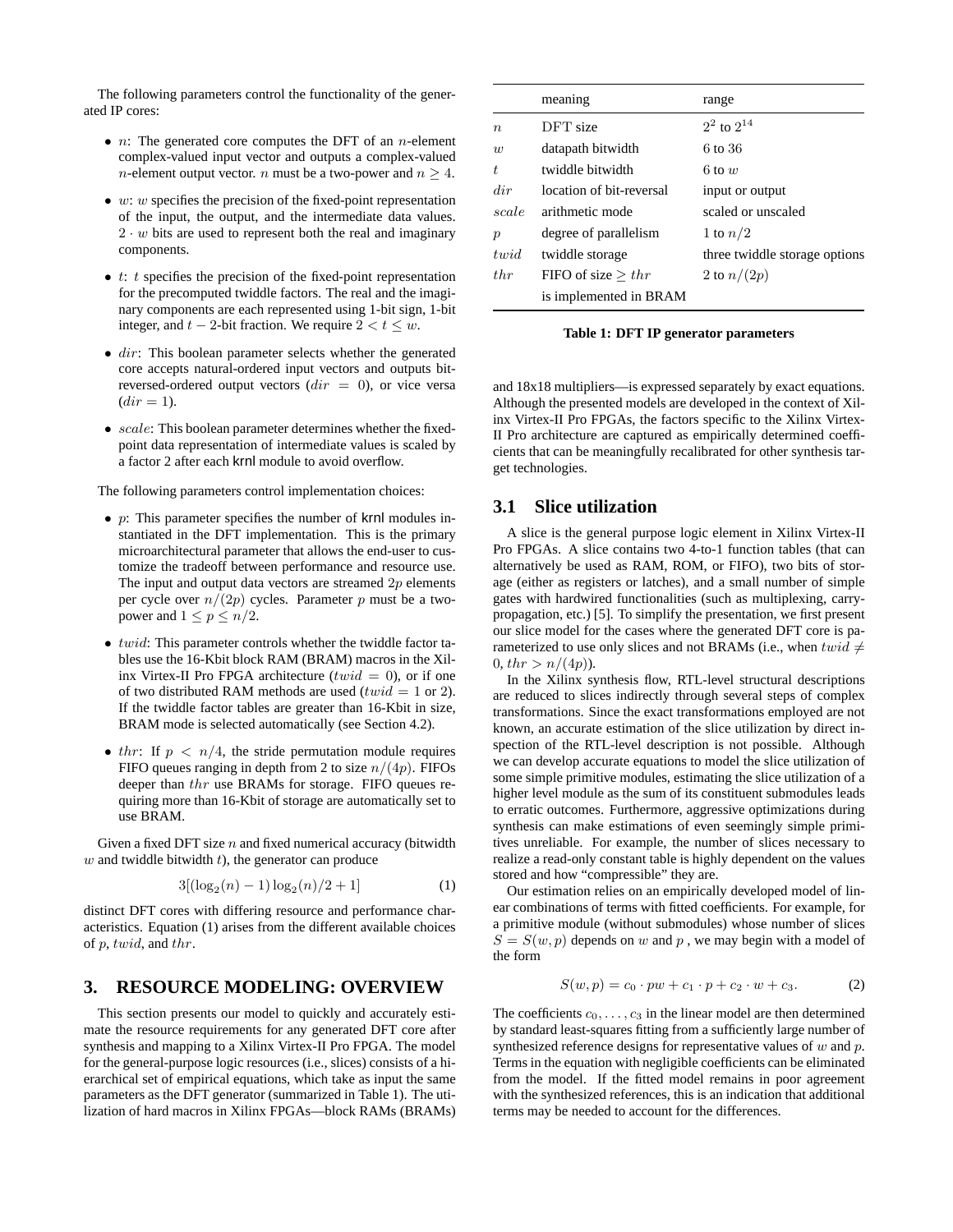

**Figure 4: Hierarchical diagram of the generated DFT core, illustrating the modules: top, perm, cascade, dsd, ctrl, ttbl, and krnl.**

| constant                | value     |                         |       |
|-------------------------|-----------|-------------------------|-------|
| $c_{\text{perm},0}$     | 0.93      |                         |       |
| $c_{\text{perm},1}$     | 19.00     | constant                | value |
| $c_{\text{perm},2}$     | 3.86      | $c_{\text{cascade}}$ .0 | 0.50  |
| $C$ <sub>perm</sub> , 3 | $-138.46$ | Cdsd.0                  | 3.00  |
| $c_{\text{ctrl},0}$     | 0.76      | $c_{dsd,1}$             | 0.03  |
| $c_{\text{ctrl},1}$     | 2.73      | $c_{dsd,2}$             | 1.00  |

(b)

(a)

|                     | $twid = 0$ | $twid = 1$ | $twid = 2$ |
|---------------------|------------|------------|------------|
| $c_{\text{ttbl},0}$ | 0          | 0.024      | 0.027      |
| $c_{\text{ttbl},1}$ | 0          | 0.147      | $-3.194$   |
| $c_{\text{ttbl},2}$ | 0          | $-0.397$   | 0.131      |
| $c_{\text{ttbl},3}$ | $\theta$   | 67.261     | 129.709    |
|                     |            |            |            |

(c)

**Table 2: Coefficient values used in: (a) perm and ctrl, (b) cascade and dsd, and (c) ttbl models.**

Similarly, we build a slice usage estimate  $S_{mod}$  for a higher-level module recursively from the estimates  $S_{\text{submod},j}$  of its submodules (indexed by  $j$ ) as a linear combination:

$$
S_{\text{mod}}(...) = c_{\text{mod},0} \sum S_{\text{submod},j}
$$
  
+  $c_{\text{mod},1} \cdot \text{term}_1 + \dots + c_{\text{mod},k} \cdot \text{term}_k + c_{\text{mod},k+1}.$  (3)

The first term of (3) is a weighted sum of the submodule estimates. The latter terms term<sub>1</sub>, ..., term<sub>*k*</sub>, suitably chosen, account for overhead and glue logic necessary to form the current hierarchy

Figure 4 graphically shows the hierarchical module structure of the generated DFT cores, and Figure 5 summarizes the recursive slice model we have constructed. Each node in Figure 5 corresponds to a module in the hierarchy and states a slice estimate in the form of (2) or (3) above. The empirically determined coefficients (when the synthesis target is a Xilinx Virtex-II Pro FPGA)

|                           | w>18    | $w \leq 18$          |             |
|---------------------------|---------|----------------------|-------------|
|                           |         | $t \leq 18$ $t > 18$ | $t \leq 18$ |
| $dir = 1$                 |         |                      |             |
| $c_{\text{krnl},0}$       | 14.0    | 19.5                 | 8.0         |
| $c_{\text{krnl},1}$       | 9.5     | 13.2                 | 1.4         |
| $C$ <sub>krnl</sub> , $2$ | 6.7     | 77.0                 | 8.4         |
| $dir = 0$                 |         |                      |             |
| $c_{\text{krnl},0}$       | 17.0    | 20.5                 | 6.2         |
| $c_{\text{krnl},1}$       | 9.8     | 11.7                 | 0.8         |
| $c_{\text{krnl},2}$       | $-26.7$ | 78.0                 | 14.8        |

**Table 3: Coefficient values used in the krnl model.**

have been compiled in Tables 2–4. In Section 4, we highlight key details of this model that require additional attention.

#### **3.2 Block RAM utilization**

Xilinx Virtex-II Pro FPGAs contain dedicated on-chip memory elements called block RAMs (BRAMs). The aspect ratio of this 16K-bit memory primitive can be optionally configured to be between 16Kx1-bit and 512x32-bit [5]. Unlike the algorithms for mapping logic to slices, the algorithm for inferring BRAM from RTL-level "array" constructs is straightforward. The number of BRAMs consumed in a generated DFT core thus can be stated exactly in a parameterized equation.

Our DFT generator can be parameterized to employ BRAM instead of slices to store twiddle constants (when  $twid = 0$ ) and to implement FIFO queues (when  $thr \leq n/(4p)$ ). Their modeling equations are derivable directly from our parameterized DFT core architecture. Below, we first offer the equations without justification. Section 4.1 and Section 4.2 provide further details.

The number of BRAMs consumed by a twiddle table is

$$
B_{\text{ubl}}(n, t, p) = \begin{cases} 0 & \text{if } \text{twid} \neq 0 \\ p & \text{else if } t'h \leq 2^{13} \text{ and } t' \leq 16 \\ 2p & \text{else if } t'h \leq 2^{14} \\ \ell p & \text{else} \end{cases} \tag{4}
$$

where

$$
t' = 2^{\lceil \log_2(t) \rceil}
$$

is the effective twiddle word width,

$$
h = \begin{cases} \frac{n}{2} & \text{if } p \le \log_2(n) \\ \frac{n}{2} \cdot \frac{\log_2(n)}{p} & \text{if } p > \log_2(n) \end{cases}
$$

is the number of words per table, and

$$
\ell = 2^{\lceil \log_2(2t'h/2^{14}) \rceil}
$$

is the number of BRAMs per table.

The vertically folded stride permutation comprises  $2p$  FIFOs of<br>res  $2^0$  through  $2^{\log_2(n/(4p))}$ . For FIFO denth d greater than the sizes 2<sup>0</sup> through  $2^{\log_2(n/(4p))}$ . For FIFO depth d greater than thr, the FIFO is implemented using RRAMs the FIFO is implemented using BRAMs.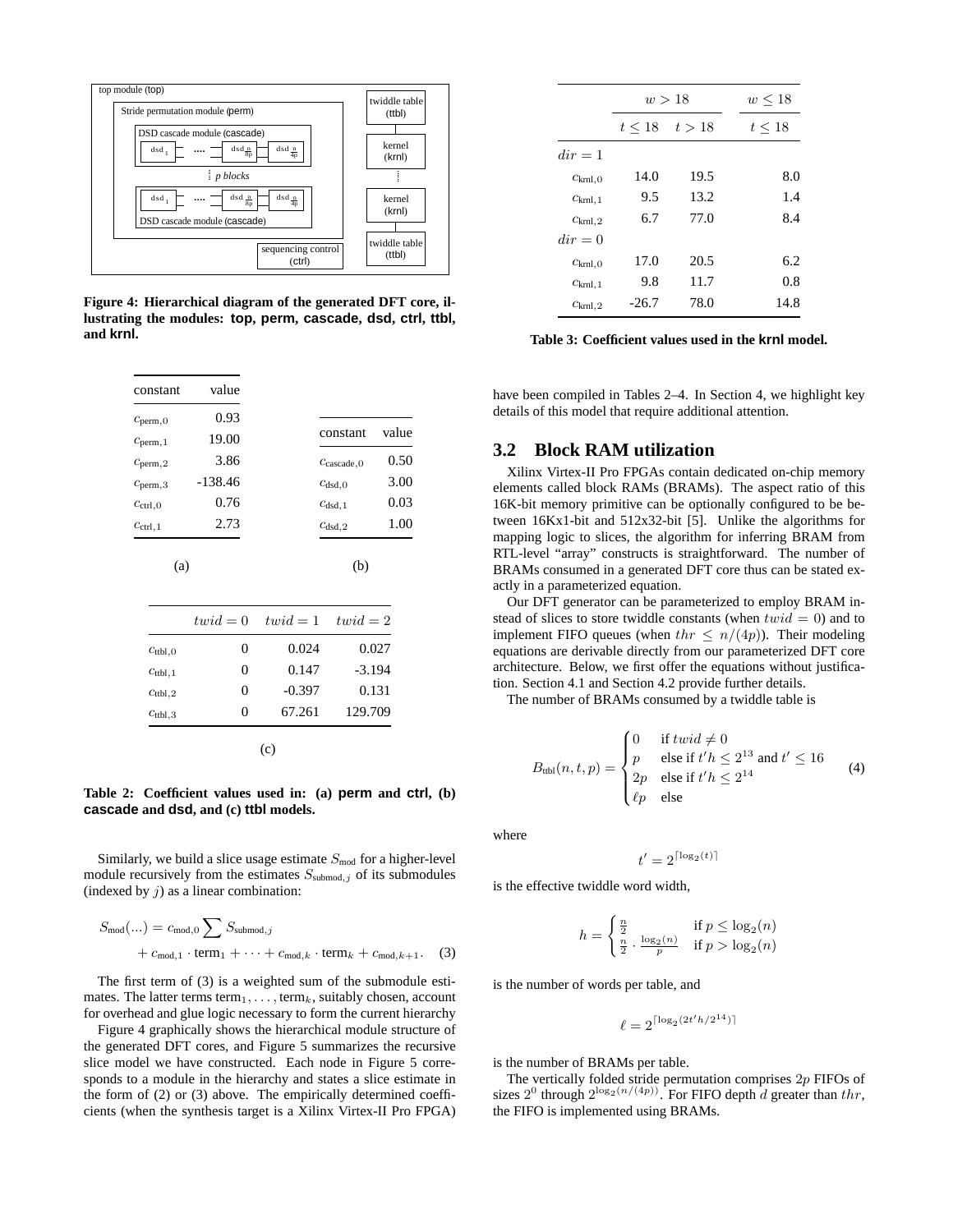

**Figure 5: The complete hierarchical slice model**

|                    | $w=8$      |            |            | $w=16$      |             |             | $w=32$ |             |             |             |
|--------------------|------------|------------|------------|-------------|-------------|-------------|--------|-------------|-------------|-------------|
|                    | $twid = 0$ | $twid = 1$ | $twid = 2$ | $twid = 0$  | $twid = 1$  | $twid = 2$  |        | $twid = 0$  | $twid = 1$  | $twid = 2$  |
| $dir = 1$          |            |            |            |             |             |             |        |             |             |             |
| $c_{top,0}$        | 0.0767     | 0.1709     | 0.2887     | 0.3045      | 0.8350      | 1.9663      |        | $-0.7310$   | 0.8465      | $-28.4821$  |
| $c_{\text{top},1}$ | 3.3968     | 16.9921    | 7.9950     | $-132.0714$ | -319.5112   | $-156.8810$ |        | 1.9041      | 10.4357     | 73.8951     |
| $c_{top,2}$        | 49.0620    | $-44.9364$ | $-45.1627$ | 316.5599    | 692.0835    | 205.7261    |        | $-109.2496$ | $-496.8318$ | 40.3796     |
| $dir = 0$          |            |            |            |             |             |             |        |             |             |             |
| C <sub>top,0</sub> | 0.0397     | 0.1166     | 0.2198     | 0.2968      | 0.7855      | 0.9067      |        | $-0.9366$   | 0.5265      | $-4.8235$   |
| $c_{\text{top},1}$ | -18.4841   | $-10.3651$ | 8.6668     | $-153.7381$ | $-249.2857$ | $-209.2381$ |        | $-7.3549$   | 39.2352     | $-3.3765$   |
| $c_{top,2}$        | 111.2902   | 9.6899     | $-91.1419$ | 288.5831    | 460.7778    | 379.2339    |        | $-13.2356$  | -927.9078   | $-128.4907$ |

**Table 4: Coefficient values used in the top model**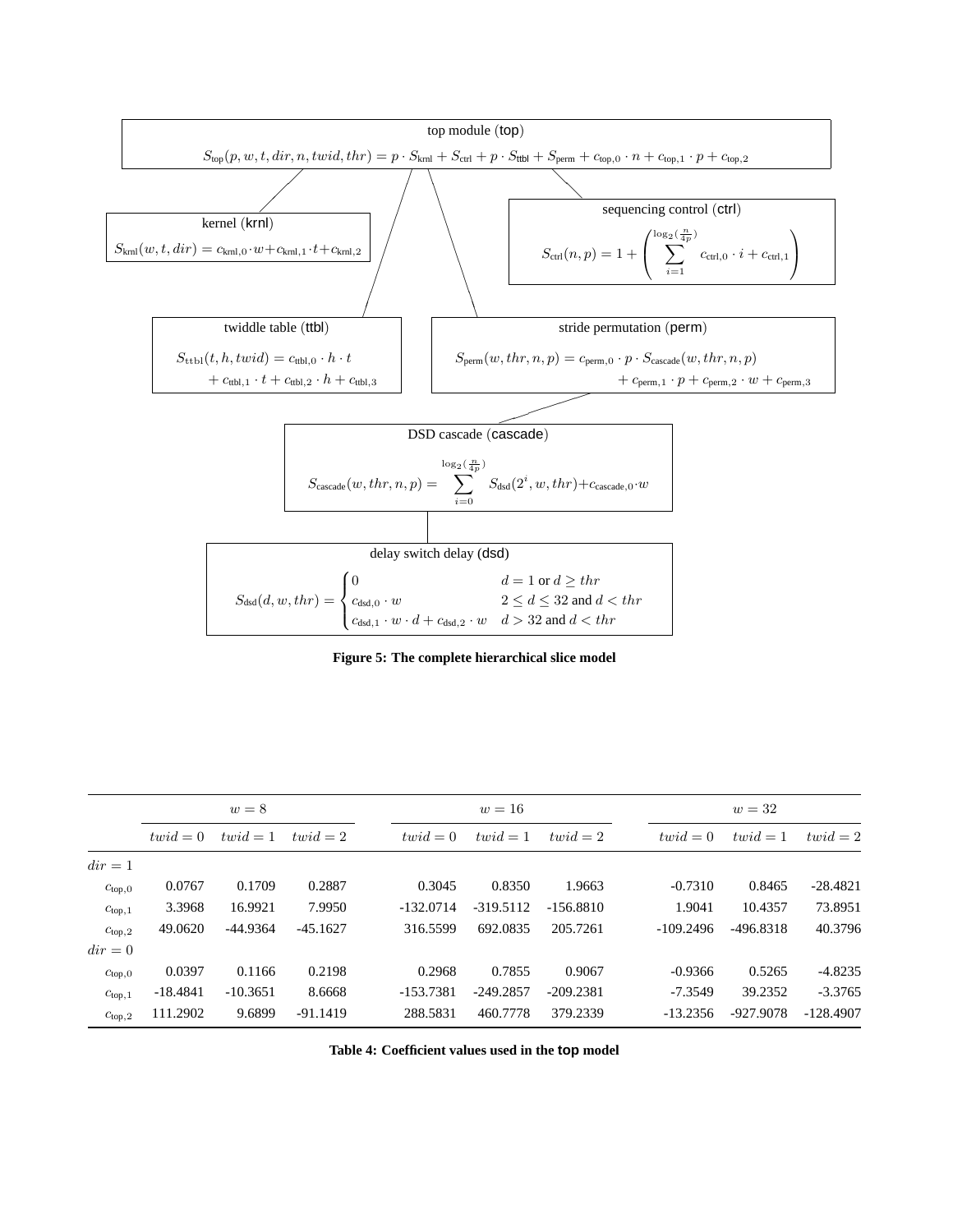The number of BRAMs consumed by a FIFO of depth  $d$  is

$$
B_{\text{FIFO}}(d, w, thr) =
$$
\n
$$
\begin{cases}\n0 & \text{if } d < thr \\
1 & \text{else if } w'd \le 2^{13}, w' \le 16 \\
2 & \text{else if } w'd \le 2^{14} \\
2^{\lceil \log_2(2w'h/2^{14}) \rceil} & \text{else}\n\end{cases}
$$
\n(5)

where  $w' = 2^{\lceil \log_2(w) \rceil}$  is the effective data width.<br>Therefore, the total number of **BRAMs** used in

Therefore, the total number of BRAMs used in a DFT core is:

$$
B(n, w, p, thr) =
$$
  

$$
B_{\text{ttbl}}(n, w, p) + 2p \left( \sum_{i=0}^{\log_2(\frac{n}{4p})} B_{\text{FIFO}}(2^i, w, thr) \right).
$$
 (6)

When twiddle tables and FIFOs are implemented using BRAMs, their corresponding contributions in the slice model need to be subtracted. Further, the amount of overhead and glue logic (in slices) to incorporate a submodule is also affected by whether the submodule is constructed from slices or BRAMs. These effects are reflected in the slice model by 1) requiring an alternative set of coefficients or 2) requiring different equations to be applied at a given hierarchy depending on the setting of DFT generator parameters that control the BRAM usage.

#### **3.3 Multiplier utilization**

Xilinx Virtex-II Pro FPGAs provide hardwired 18x18 multiplier macros which are used automatically by the synthesis tool to realize multiplications in RTL-level descriptions. Like BRAM usage, the utilization of multipliers follows a simple formula.

$$
m(p, w, t) = \begin{cases} 4p & \text{if } w \le 18 \text{ and } t \le 18 \\ 8p & \text{if } w > 18 \text{ and } t \le 18 \\ 16p & \text{if } w > 18 \text{ and } t > 18 \end{cases}
$$
 (7)

A total of  $p$  complex multipliers of width  $w$  by  $t$  are required per DFT core. In the most basic case, each complex multiplier is implemented with 4 real multipliers and two real adders. However, when  $w > 18$  or  $t > 18$ , additional 18x18 bit multipliers are needed. This problem is discussed further in Section 4.3.

## **4. MODEL DETAILS**

This section expands on the details in the resource utilization model that require more in-depth knowledge of the Pease DFT datapath. The modules covered in this section are the stride permutation (perm module) in Section 4.1, the twiddle table (ttbl module) in Section 4.2, and the kernel (krnl module) in Section 4.3.

#### **4.1 Stride permutation**

The perm module implements the stride permutation (also called perfect shuffle or corner turn) in the Pease DFT. A stride permutation, denoted as  $L_m^n$ , reorders an input vector such that the element at position  $i \cdot (n/m) + j$  in a vector becomes the element at position  $j \cdot m + i$  (for  $0 \leq j < n/m$  and  $0 \leq i < m$ ). The Pease<br>DFT requires either  $L_{n/2}^n$  or  $L_2^n$ , depending on the setting of the<br>interface ordering parameter dir. interface ordering parameter dir.

When the DFT core is not vertically folded (i.e.,  $p = n/2$ ), the stride permutation is simply a wired reordering in space. When the datapath is vertically folded (i.e.,  $p < n/2$ ), the data vector is presented as a data stream of 2p elements per cycle over  $n/2p$ 



Figure 6: A vertically folded  $L_{n/2}^n$  permutation with  $2p$  ports.



**Figure 7: The dsd block.**

cycles. Thus, the folded perm module requires memory to buffer and reorder the data stream.

Takala, *et al.* [3] describe an efficient construction to vertically fold a stride permutation for any p. For  $1 \leq p < n/2$ ,  $L_{n/2}^n$  can be realized as shown in Figure 6.  $(L_n^n)$  is the left-right mirror image. realized as shown in Figure 6.  $(L_2^n)$  is the left-right mirror image.)<br>On each guals a 2n element uphysoter enters the **porm** module On each cycle, a 2p-element subvector enters the perm module and first undergoes an  $L_p^{2p}$  permutation by wire reordering. For the next  $n/(2p) - 1$  cycles, the 2p-element vector passes through  $log_2(n/8p)$  successive stages of *delay-shift-delay* (dsd) modules. A dsd block, shown in Figure 7, consists of two FIFOs of depth  $d$  and a programmable switch that either allows its inputs to pass through or criss-cross. A chain of  $dsd$  modules where  $d$  increases from 1 to  $n/4p$  constitutes the "DSD cascade" module (cascade) in the hierarchical slice model (Figure 5).

**FIFOs in slices.** The slice model of the perm module is developed recursively from the bottom up using the approach explained in Section 3.1. We obtain an exact expression (shown at the bottom of Figure 5) for the number of slices in a dsd module when the FIFOs in the DSD cascade are built using slices (i.e.,  $d > thr$ ). Notice that for  $d < 32$ , the number of slices used is constant because any FIFO of depth less than 32 still consumes the same number of 32-entry FIFO primitives (based on lookup tables) in its construction. Moving up the hierarchy in Figure 5, the cascade model sums the slice estimates for the instantiated dsd modules and adds an overhead dependent on the bitwidth  $w$ . Next, the model for perm sums the slice estimate for  $p$  parallel cascade modules and adds a constant and an overhead that is a linear combination of  $p$ and the bitwidth w.

**FIFOs in BRAM.** FIFOs deeper than the user-set threshold thr are implemented using BRAMs instead of slices. The aspect ratio of the 16-Kbit BRAM is configurable but only for data widths that are two-powers. Therefore, to determine the number of BRAMs utilized, the user-specified data word width  $w$  first is rounded up to the effective word width  $w' = 2^{\lceil \log_2(w) \rceil}$ . The number of BRAMs<br>needed by a EIFO of depth *d* can now be easily calculated using (5) needed by a FIFO of depth  $d$  can now be easily calculated using  $(5)$ (from Section 3.2) based on its effective storage requirement  $2w'd$ .<br>In Equation (5), the first case  $d \leq tr$  corresponds to when

In Equation (5), the first case,  $d < thr$ , corresponds to when a FIFO is to be implemented using slices. The second case corresponds to all implementations where the FIFO only partially utilizes one 16-Kbit BRAM. The third case is another transitional case where the FIFO is bigger than one but smaller than two BRAMs. In this case, the imaginary and the real components of the data values are split across two BRAMs. Larger FIFO sizes are captured by the final case which rounds up the effective FIFO storage requirement to correspond to the storage capacity of a two-power number of BRAMs.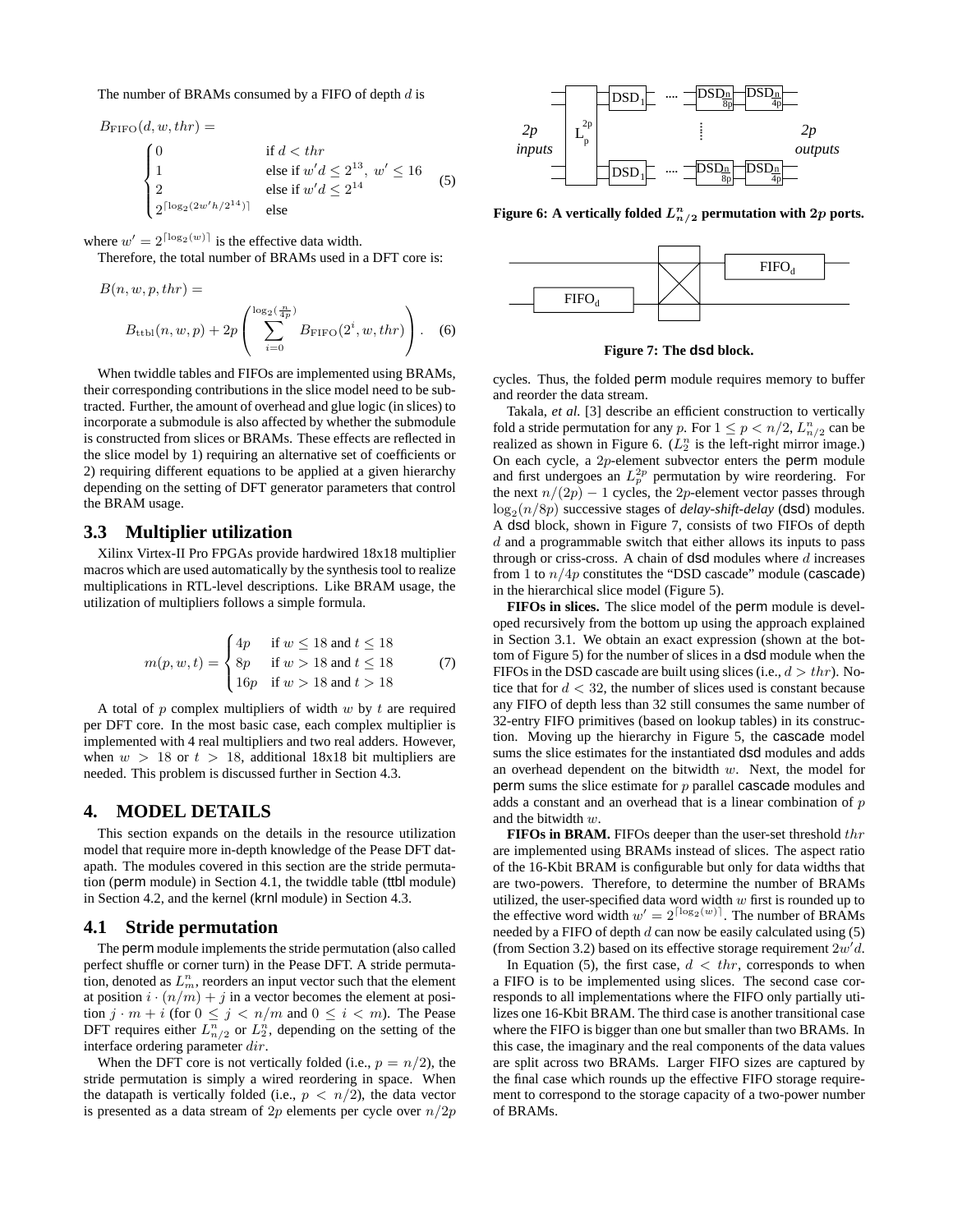# **4.2 Twiddle factor table**

The krnl modules in the generated DFT core are reused iteratively for different instances of the krnl module in the unrolled dataflow. Thus, the multiplier in a krnl module must be supplied with a different twiddle factor (a complex constant) in each iteration of reuse. The DFT IP generator pre-computes these twiddle factors and includes them as constant tables in the generated RTL Verilog description.

For a given *n*, there are  $n \log_2(n)/2$  complex multiplications to be performed by  $p$  krnl modules; each krnl module is thus responsible for  $n \log_2(n)/(2p)$  multiplications. In a naive approach (i.e.,  $twid = 2$ ), each krnl module maintains a private table of  $n \log_2(n)/(2p)$  twiddle factors that it needs. The twiddle factors are stored in this table in the order they are needed to simplify the indexing logic. The total number of twiddle constants stored in this case is  $n \log_2(n)/2$ , independent of p.

A common optimization to reduce twiddle storage cost leverages the fact that only  $n/2$  unique constants are used. In this option (i.e.,  $twid = 1$ ), each krnl module maintains a private table of all  $n/2$  twiddle factors because there is no natural way to partition the factors. Also, the krnl module requires a somewhat involved index generator to read out from the table the required twiddle factors in the order used. The number of twiddle constants stored in this case is  $p \cdot (n/2)$ . Under idealized assumptions, this option yields savings when  $p < log_2(n)$ .

**Table in Slices.** With either storage method, the storage cost, in terms of the number of twiddle factors stored times the number of bits per twiddle factor, is known exactly. However, when these tables of constants are mapped to use lookup tables in slices—a preferable option when the tables are small or when BRAMs are scarce—the number of slices actually consumed is much smaller then expected. We have determined by examination that Xilinx ISE does not instantiate these tables of constants literally but rather spends considerable effort to minimize the redundancies in the table at the bit level. The degree of compression varies with the storage method and the table size.

Thus, the slice model for the twiddle factor table (given in Figure 5, repeated below) is based on the linear combination of four terms.

$$
S_{\text{ttbl}}(t, h, t \text{wid}) = c_{\text{ttbl},0} \cdot ht + c_{\text{ttbl},1} \cdot t + c_{\text{ttbl},2} \cdot h + c_{\text{ttbl},3}. \quad (8)
$$

In this equation,  $h$  corresponds to the number of entries in the table and  $t$  is the bitwidth of the twiddle factors. The first term proportional to ht is the expected size of the table in bits. The latter terms attempt to capture the dependencies on  $h$  and  $t$  alone. This equation works for both  $twid = 1$  and  $twid = 2$ , but the values of the weighting coefficients  $c_{\text{ttbl},0}$ ,  $c_{\text{ttbl},1}$ ,  $c_{\text{ttbl},2}$ , and  $c_{\text{ttbl},3}$  (given in Table 2(c)) depend on the twiddle storage method used.

Table in BRAM. For large twiddle tables, it make sense—both in terms of resource utilization and in terms of performance due to routing delay—to utilize the more compact BRAMs for storage (i.e.,  $twid = 0$ ). The calculation of BRAMs used follows a simple formula analogous to the calculation of the BRAM usage in the dsd module's FIFOs.

The height of the twiddle tables to be stored in BRAM is given by

$$
h = \begin{cases} \frac{n}{2} & \text{if } p \le \log_2(n) \\ \frac{n}{2} \cdot \frac{\log_2(n)}{p} & \text{if } p > \log_2(n) \end{cases}
$$

where the two cases correspond to the two twiddle table options (i.e.,  $n \log_2(n)/2p$  vs.  $n/2$  twiddle factors per krnl module). This decision is made automatically when  $twid = 0$  because the relative advantage of the two methods is decidable by  $p > log_2(n)$  exactly.

The effective table height  $h' = 2^{\lceil \log_2(\frac{2w'+h}{2^{14}}) \rceil}$  and the effective iddle hitwidth  $t' = 2^{\lceil \log_2(t) \rceil}$  are used in determining the eftwiddle bitwidth,  $t' = 2^{\lceil \log_2(t) \rceil}$  are used in determining the effective RRAM storage requirement. Based on  $h'$ ,  $t'$  Equation (4) fective BRAM storage requirement. Based on  $h' \cdot t'$ , Equation (4) (given in Section 3.2) gives the number of BRAMs consumed by p twiddle tables. The four cases are exactly analogous to the four cases when calculating BRAM usage in dsd FIFOs in Section 4.1.

#### **4.3 Nonlinear dependence on bitwidth**

Slice utilization generally varies smoothly with data bitwidth  $w$ . However, as seen from the BRAM equations (4), (5), and (6), slice utilization can also vary in a nonlinear fashion when using hard macros with fixed native bitwidths or capacity.

Another example of this nonlinearity is in the implementation of the krnl module, which utilizes the FPGA's hardwired 18-bit by 18 bit multipliers. If the data bitwidth or twiddle bitwidth are greater than the native width of the multipliers, a twiddle multiplier needs to synthesized from several 18-by-18 multiplier hard macros. Furthermore, because these multipliers are in the critical delay path, the DFT generator readjusts the optimal pipeline depth of the krnl module accordingly. To handle this type of non-linearity associated with bitwidth in our linear modeling approach, the slice model requires different sets of weighting coefficients for different bitwidth regions (shown in Table 3). For the slice model reported in this paper, the weighting coefficients are separately tuned for bitwidths of 8, 16, and 32 bits. For intermediate bitwidths, the coefficients are interpolated.

## **5. RESULTS**

This section reports the accuracy and runtime of the resource model. Only the slice model is evaluated for accuracy because the equations for BRAM and multiplier usage are exact. We also present the outcomes of a design space exploration experiment.

#### **5.1 Slice model accuracy**

For the purpose of this evaluation, we consider a design space of 8388 distinct DFT cores, corresponding to all possible combinations of the following parameters<sup>2</sup>:

$$
n \in \{2^3 \dots 2^{14}\} \n p \in \{2^0 \dots n/2\} \n thr \in \{2^1 \dots n/(2p)\} \n w \in \{8, 16, 32\} \n t \in \{8, 16, 32\} \ntwid \in \{0, 1, 2\} \ndir \in \{0, 1\}
$$

The resource estimates reported in this section are produced by the hierarchical slice model (Figure 5) whose coefficients derive from a training set of 162 selected DFT cores. These coefficients are reported in Tables 2, 3, and 4. This training set comprises less than 2% of the design space. To select the set, the parameter space is divided into 18 regions: (3 settings for  $w \times (3$  settings for  $twid)$ )  $\times$  (2 settings for *dir*). For each of these 18 regions, we select 3 values for  $n$  and three values for  $p$  that are evenly spaced within their

<sup>&</sup>lt;sup>2</sup>The current slice model is able to handle cases when  $w \neq 8, 16,$  or 32. In those cases, the coefficients listed in Table 4 are interpolated 32. In those cases, the coefficients listed in Table 4 are interpolated from existing values.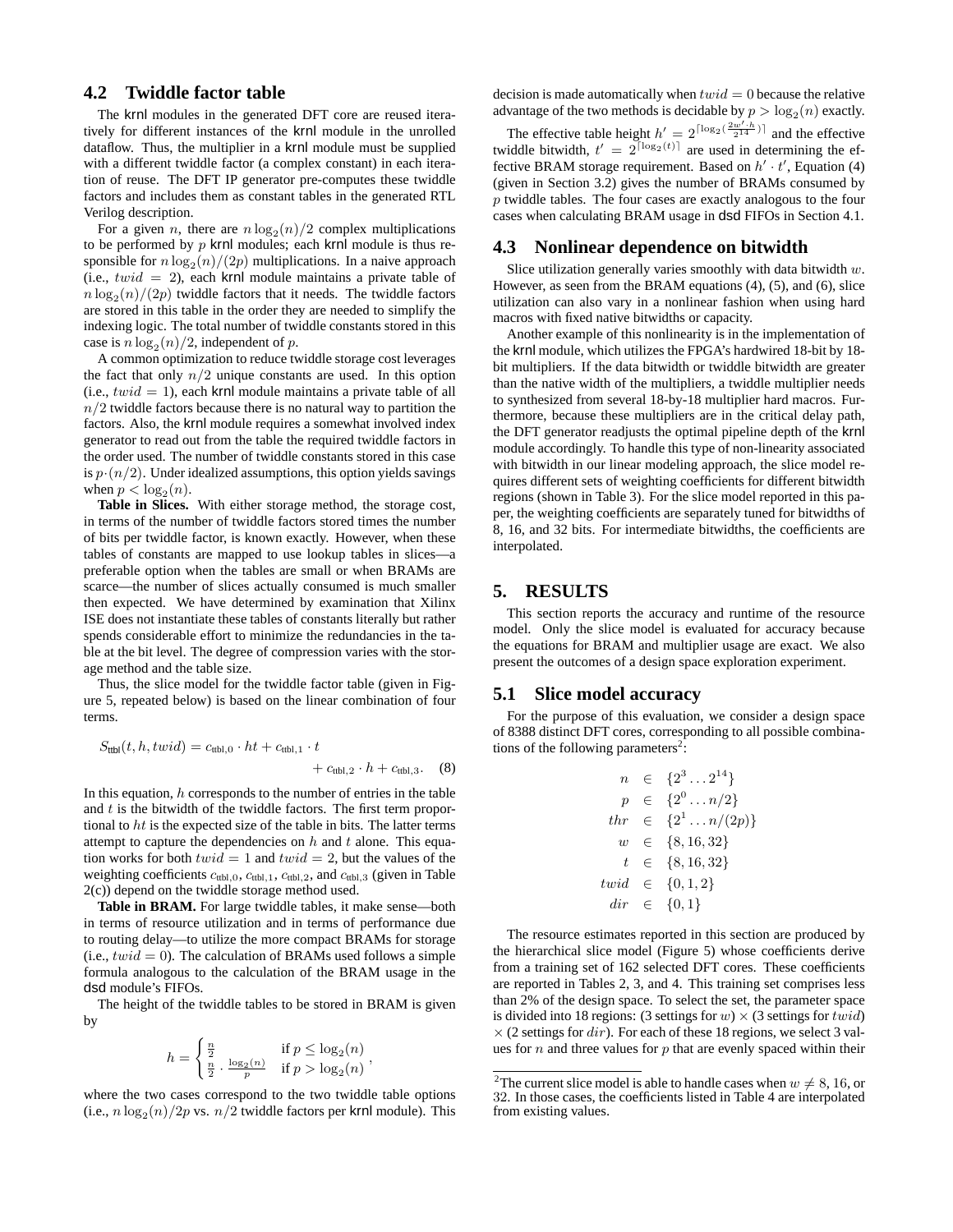**estimated vs. actual slices**



**Figure 8: Actual vs. estimated slices for various generated DFT cores.**

respective allowed<sup>3</sup> range. The choice of  $p$  and  $n$  are not fixed across regions because, for example, the allowed maximum values for *n* and *p* are larger when  $twid = 2$  than when  $twid = 1$ . The coefficients for primitive submodules with simple parameterization, such as FIFOs, are calibrated independently. Due to the simplicity of these primitive submodules, relatively few reference points are needed to converge to the final coefficient values.

From the total design space outlined above, we select an evaluation sample of 962 DFT cores for synthesis and mapping using Xilinx ISE 7.1.03i. This sample includes a comprehensive coverage for 64, 1024 and 2048-point DFT. The set is constructed from the following parameters:

$$
n \in \{64, 1024, 2048\}
$$
  
\n
$$
p \in \{2^0 \dots 2^5\}
$$
  
\n
$$
thr \in \{2^1 \dots n/(2p)\}
$$
  
\n
$$
w \in \{8, 16, 32\}
$$
  
\n
$$
t \in \{8, 16, 32\}
$$
  
\n
$$
twid \in \{0, 1, 2\}
$$
  
\n
$$
dir \in \{0, 1\}
$$

(The parameter  $p$  is limited to 32 due to synthesis and mapping time of larger designs.) In addition, we sample 9 cores for  $n = 2^{\frac{3}{4}}$ through  $n = 2^{12}$  while fixing the other parameters ( $p = 1$ , thr  $n/2$ ,  $w = 16$ ,  $twid = 0$ , and  $dir = 1$ ). This evaluation sample represents 11.5% of the overall design space.

To evaluate the accuracy of the slice model, we compare the slice estimates calculated by the model to post-map estimates reported by Xilinx ISE for these 962 synthesized DFT cores. We present the results visually in a scatter plot in Figure 8 where the X-axis indicates the post-map slice estimate and the Y-axis indicates the model-based slice estimate. Each point corresponds to a DFT core in the test sample.

The fact that the points in Figure 8 are clustered tightly around the line through the origin with a slope of 1 gives indication that

| slices      |      | abs. error $(\%)$ |      | abs. error (slices) |  |  |
|-------------|------|-------------------|------|---------------------|--|--|
|             | avg. | max.              | avg. | max                 |  |  |
| < 5000      | 7.4  | 75.0              | 118  | 835                 |  |  |
| 5000-10000  | 2.4  | 14.4              | 162  | 756                 |  |  |
| 10000-15000 | 2.0  | 11.5              | 232  | 1235                |  |  |
| >15000      | 2.3  | 14.5              | 438  | 2287                |  |  |

**Table 5: Average absolute error in slices and percentage, by size of implementation.**

there is a high degree of correspondence between the estimated and the actual slice utilization. However, these results require a more careful interpretation. The average absolute error over the test sample is 6.12%. What is not obvious from the plot is that the maximal error is 74.98%. The practical significance of this error is small because the class of large percentage errors occur only in very small designs—the observed maximal error corresponds to a difference of only 584 slices.4 There is an analogous caveat when considering the maximal error in terms of slices. The highest error observed is 2287 slices. This class of large errors only occurs in large DFT cores where they correspond to small percentage errors.<sup>5</sup> To clarify this analysis, we divide the test sample into four bins according the number of slices used. Table 5 separately reports for each bin the average absolute error and maximal error, in terms of slices and as a percentage of the complete design. Errors of these magnitudes and distribution do not interfere with the usefulness of this model in practice.

## **5.2 Evaluation speed**

The main reason for introducing the resource usage models in this paper is to enable the user to quickly determine which DFT core to choose under given resource constraints. For example, for a DFT of size  $2^{14}$ , the DFT IP core generator can produce 276 possible design (see (1)), provided the bitwidths  $w$  and  $t$  are fixed. If the latter are included in the search space, the number of possible designs is considerably larger. The synthesis and mapping of just one possible configuration of  $DFT_{2^{14}}$  takes on the order of hours using Xilinx ISE 7.1.03i. Using our model the time for evaluation becomes negligible. For example, the evaluation of our model for all 276 possible designs of  $DFT_{2^{14}}$  can be performed in less than a millisecond on a 2.8 GHz Pentium 4 system.

## **5.3 A possible application**

We apply the resource model to search over the settings of  $p$ , twid, and thr to determine the *fastest*  $\text{DFT}_n$  (given fixed w and t) for  $n \in \{16, 64, 256, 1024, 4096\}$  that fits within the resource budget of each part in the Xilinx Virtex-II Pro family. For this experiment, we fix  $w = t = 16$  and  $dir = 1$ . For the purpose of this experiment, we evaluate performance in terms of execution latency in clock cycles.

<sup>&</sup>lt;sup>3</sup>Such that the resulting design could still fit in the largest Xilinx Virtex-II Pro FPGA available.

<sup>&</sup>lt;sup>4</sup>These large percentage errors occur because the real system that we model by linear system is highly nonlinear at these smallest sizes.

<sup>&</sup>lt;sup>5</sup>These errors tend to occur in large DFTs with twiddle tables stored in slices. Furthermore, this area-intensive approach is not commonly used in DFT designs.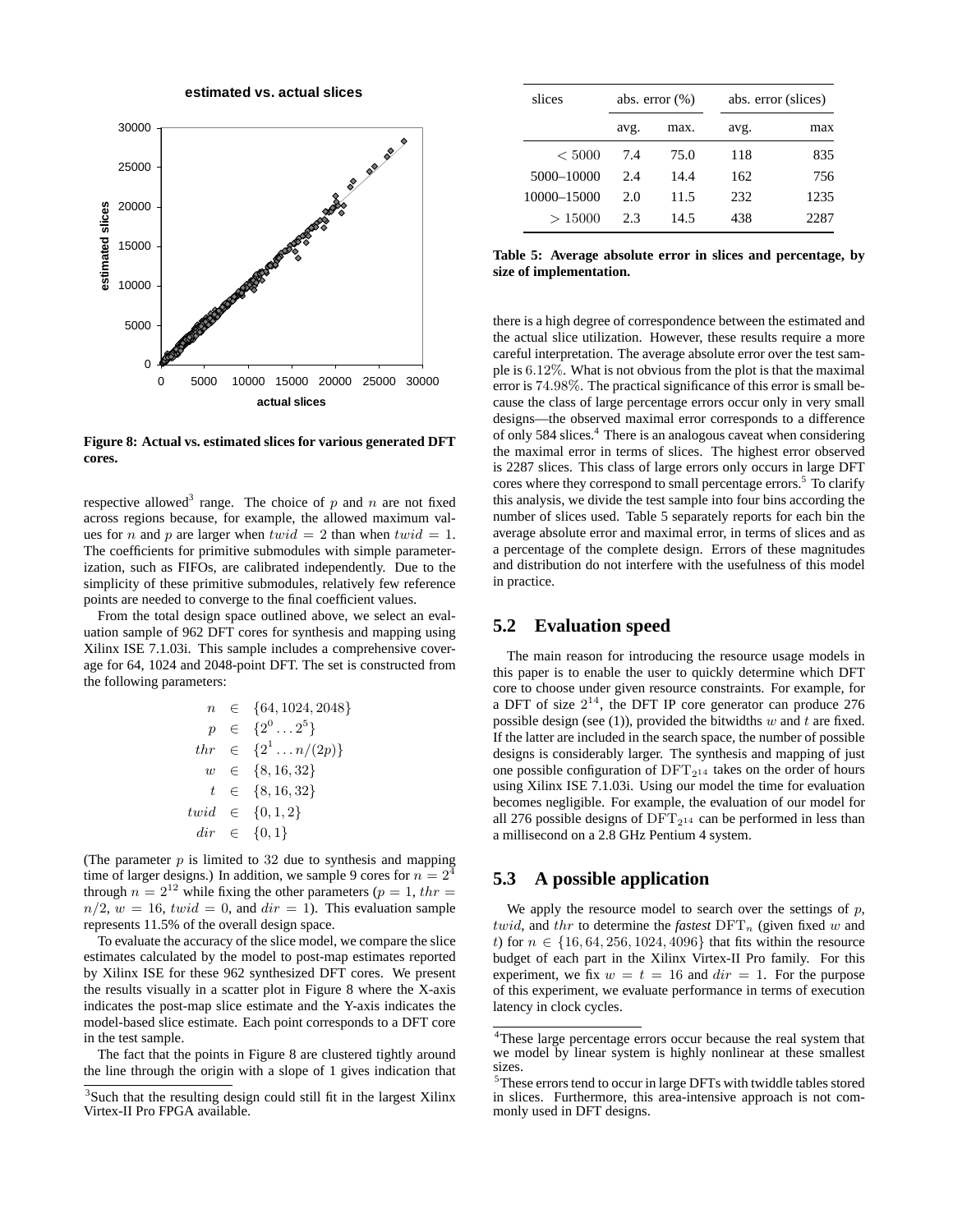The latency in clock cycles for the generated DFT cores is inversely proportionally to  $p$  by the equation

$$
cycles = \log_2(n) \left(\frac{n}{2p} + \text{pipe}\right),\tag{9}
$$

where pipe is the krnl module's pipeline depth. Thus, this experiment reduces to finding the settings of thr and twid to maximize  $p$  in a given FPGA. Although a true performance comparison must take into consideration clock frequency, we are able to simplify the problem in this way for a several reasons. The generated core's critical path delay is fixed by the arithmetic operations in the krnl module, except in cores that occupy a very large number of slices. On these large designs, routing delay begins to dominate. However, in our tests, the minimum cycle time never changes by more than a factor of 2. Since the latency in clock cycle reduces by (close to) a factor of 2 for each increment of  $p$ , we know the fastest implementation of a DFT at a given  $n$  must have the largest feasible  $p$ . From the experimental data in [1], we know varying  $twid$  and  $thr$  have only a small impact on the critical path delay. Thus, all feasible designs with the maximal  $p$  have nearly the same maximum clock frequency.

The final results of this experiment are tabulated in Table 6. For each intersection of DFT size and part choice, the table reports the latency of the DFT in cycles and the generator parameters used. The data to compile this table is generated in a few milliseconds on a 2.8 GHz Pentium 4.

#### **6. RELATED WORK**

Fast and accurate cost estimation is a pivotal component of any high-level hardware design or automatic design exploration framework. Several prior research projects have developed resource modeling in those contexts.

Most closely related to our approach, Brandolese *et al.* [6] describe an approach to estimate FPGA resources (in terms of flipflops and LUTs) for designs described in SystemC. Their approach analyzes the SystemC constructs in the description to generate a system of equations with fitted coefficients. As in our approach, these constant coefficients are pre-determined off-line against synthesized reference designs. They report an error ranging from 9 to 37% over six benchmarks. Kulkarni *et al.* [7] reduce a high-level hardware description (written in SA-C) to a dataflow graph and estimate its design costs by an equation that sums the cost over the node types. The coefficients corresponding to different node types are determined also by regression against synthesized reference designs. Bilavarn *et al.* [8] describe a similar high-level approach to high-level resource modeling.

Alternatively, Xu and Kurdahi [9] more directly estimate FPGA resources by predicting the mapping of designs from the netlistlevel to lookup tables in FPGAs. This approach requires that a design is synthesized first into a netlist and furthermore the analysis is more time consuming than equation-based estimations.

In addition, others have developed coarse-grain cost estimation in terms of datapath units (e.g., number of adders, multipliers and registers). For example, Nayak *et al.* [10] and Bjreus *et al.* [11] both describe extraction of register and functional unit usage of MATLAB descriptions.

Whereas these other approaches all support a more general class of design inputs, our goal is to provide very fast and very accurate estimation for a restricted set of designs. Although the generated DFT cores span a large space of design tradeoffs, they nonetheless utilize a common microarchitecture and a common set of primitives. Thus, with a very high-degree of control and knowledge over

|             |                  | DFT size         |                         |                |                  |                  |  |
|-------------|------------------|------------------|-------------------------|----------------|------------------|------------------|--|
| <b>FPGA</b> |                  | 16               | 64                      | 256            | 1024             | 4096             |  |
| xc2vp2      | cycles           | 28               | 114                     | 536            | 5150             |                  |  |
|             | thr              | $\overline{4}$   | 16                      | 64             | 256              |                  |  |
|             | twid             | $\mathbf{0}$     | $\overline{0}$          | $\overline{0}$ | $\overline{0}$   |                  |  |
|             | $\boldsymbol{p}$ | $\overline{c}$   | $\overline{\mathbf{c}}$ | $\overline{c}$ | 1                |                  |  |
| xc2vp4      | cycles           | 20               | 66                      | 280            | 2590             |                  |  |
|             | thr              | $\overline{2}$   | 8                       | 32             | 256              |                  |  |
|             | twid             | $\mathbf{0}$     | $\boldsymbol{0}$        | $\overline{0}$ | $\overline{0}$   |                  |  |
|             | $\boldsymbol{p}$ | $\overline{4}$   | 4                       | 4              | $\overline{2}$   |                  |  |
| xc2vp7      | cycles           | 16               | 42                      | 152            | 1310             | 12324            |  |
|             | thr              | $\overline{c}$   | $\overline{4}$          | 16             | 128              | 512              |  |
|             | twid             | $\mathbf{1}$     | 1                       | $\mathbf{1}$   | $\boldsymbol{0}$ | 0                |  |
|             | $\boldsymbol{p}$ | 8                | 8                       | 8              | 4                | 2                |  |
| xc2vp20     | cycles           | 16               | 30                      | 88             | 350              | 6180             |  |
|             | thr              | $\overline{2}$   | $\overline{c}$          | 8              | 8                | 512              |  |
|             | twid             | $\boldsymbol{0}$ | $\mathbf{1}$            | $\mathbf{1}$   | 1                | 0                |  |
|             | $\boldsymbol{p}$ | 8                | 16                      | 16             | 16               | 4                |  |
| xc2vp30     | cycles           | 16               | 24                      | 56             | 190              | 3108             |  |
|             | thr              | $\overline{2}$   | $\overline{\mathbf{c}}$ | 4              | 4                | 2                |  |
|             | twid             | $\boldsymbol{0}$ | $\mathbf{1}$            | $\mathbf{1}$   | $\mathbf{1}$     | $\mathbf{1}$     |  |
|             | $\boldsymbol{p}$ | 8                | 32                      | 32             | 32               | 8                |  |
| xc2vp40     | cycles           | 16               | 24                      | 56             | 190              | 1572             |  |
|             | thr              | $\overline{c}$   | $\overline{c}$          | 4              | 16               | 128              |  |
|             | twid             | $\mathbf{0}$     | $\boldsymbol{0}$        | $\mathbf{0}$   | $\boldsymbol{0}$ | $\boldsymbol{0}$ |  |
|             | $\boldsymbol{p}$ | 8                | 32                      | 32             | 32               | 16               |  |
| xc2vp50     | cycles           | 16               | 24                      | 56             | 190              | 1572             |  |
|             | $_{thr}$         | 2                | 2                       | 4              | 16               | 128              |  |
|             | twid             | $\mathbf{0}$     | $\boldsymbol{0}$        | $\mathbf{0}$   | $\boldsymbol{0}$ | $\boldsymbol{0}$ |  |
|             | $\,p\,$          | 8                | 32                      | 32             | 32               | 16               |  |
| xc2vp70     | cycles           | 16               | 24                      | 40             | 110              | 804              |  |
|             | thr              | $\overline{c}$   | $\overline{c}$          | $\overline{c}$ | 8                | 32               |  |
|             | twid             | $\boldsymbol{0}$ | $\boldsymbol{0}$        | $\,1$          | $\mathbf{1}$     | $\boldsymbol{0}$ |  |
|             | $\boldsymbol{p}$ | 8                | 32                      | 64             | 64               | 32               |  |
| xc2vp100    | cycles           | 16               | 24                      | 40             | 110              | 420              |  |
|             | $_{thr}$         | $\overline{c}$   | $\overline{c}$          | $\sqrt{2}$     | 8                | 32               |  |
|             | twid             | $\boldsymbol{0}$ | $\boldsymbol{0}$        | $\mathbf{0}$   | $\boldsymbol{0}$ | $\boldsymbol{0}$ |  |
|             | $\boldsymbol{p}$ | 8                | 32                      | 64             | 64               | 64               |  |

**Table 6: Fastest generated DFT cores for Xilinx Virtex-II Pro FPGA series.**  $w = t = 16$ ,  $dir = 1$